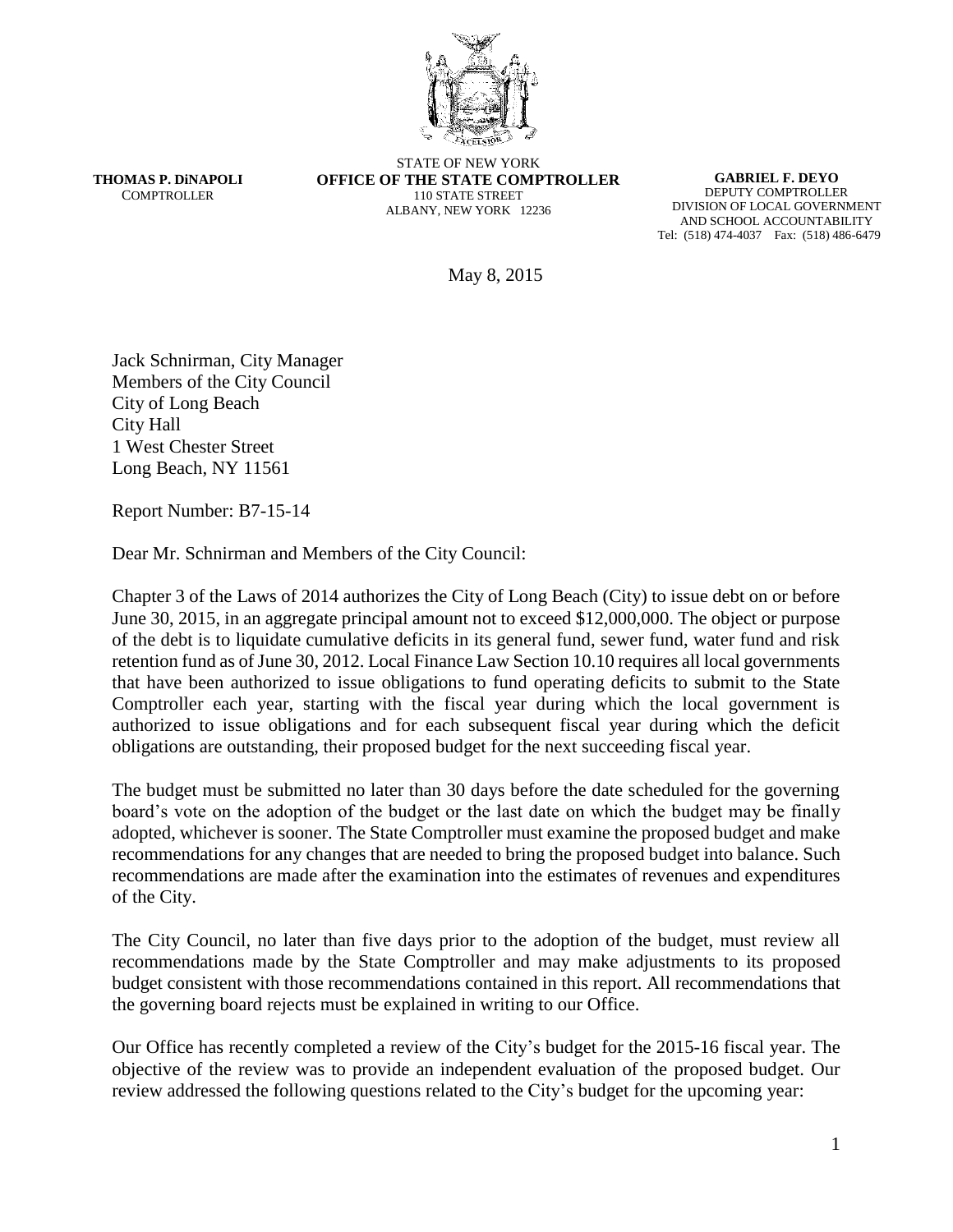- Are the significant revenue and expenditure projections in the City's proposed budget reasonable?
- Did the City take appropriate action to implement or resolve recommendations contained in the budget review letter issued in May 2014?

To accomplish our objective in this review, we requested your proposed budget, salary schedules, debt payment schedules and other pertinent information. We identified and examined significant estimated revenues and expenditures for reasonableness with emphasis on significant and/or unrealistic increases or decreases. We analyzed, verified and/or corroborated trend data and estimates, where appropriate. We identified any significant new or unusually high revenue or expenditure estimates, made appropriate inquiries and reviewed supporting documentation to determine the nature of the items and to assess whether the estimate was realistic and reasonable. We also evaluated the amount of fund balance appropriated in the proposed budget to be used as a financing source and determined if the amount of fund balance was available and sufficient for that purpose. In addition, we inquired and evaluated whether written recommendations from our last budget review were implemented or resolved and incorporated as part of the current year's budget.

The scope of our review does not constitute an audit under generally accepted government auditing standards (GAGAS). We do not offer comments or make specific recommendations on public policy decisions, such as the type and level of services under consideration to be provided.

The proposed budget package submitted for review for the 2015-16 fiscal year consisted of the following:

- The 2015-16 City Manager's Budget Message
- 2015-16 Proposed Budget
- Supplementary Information

|              | Appropriations<br>and Provisions | Estimated    | Appropriated        | <b>Real Property</b> |
|--------------|----------------------------------|--------------|---------------------|----------------------|
| Fund         | for Other Uses                   | Revenues     | <b>Fund Balance</b> | Taxes                |
| General Fund | \$74,947,172                     | \$40,657,062 | \$635,000           | \$33,655,110         |
| Water Fund   | \$5,566,125                      | \$5,260,570  | \$305,555           | \$0                  |
| Sewer Fund   | \$5,714,169                      | \$5,714,169  | \$0                 | \$0                  |

The proposed budget submitted to our Office is summarized as follows:

Based on the results of our review, we found that the significant revenue and expenditure projections in the proposed budget appear reasonable. Our review identified several issues that require the City Council's attention. For example, the City's proposed budget includes revenue related to the sale of real property and federal aid which may not be realized. In addition, appropriations for overtime may not be sufficient. Finally, metered water sales and sewer rents include a 2 percent rate increase which has not yet been adopted by the City Council.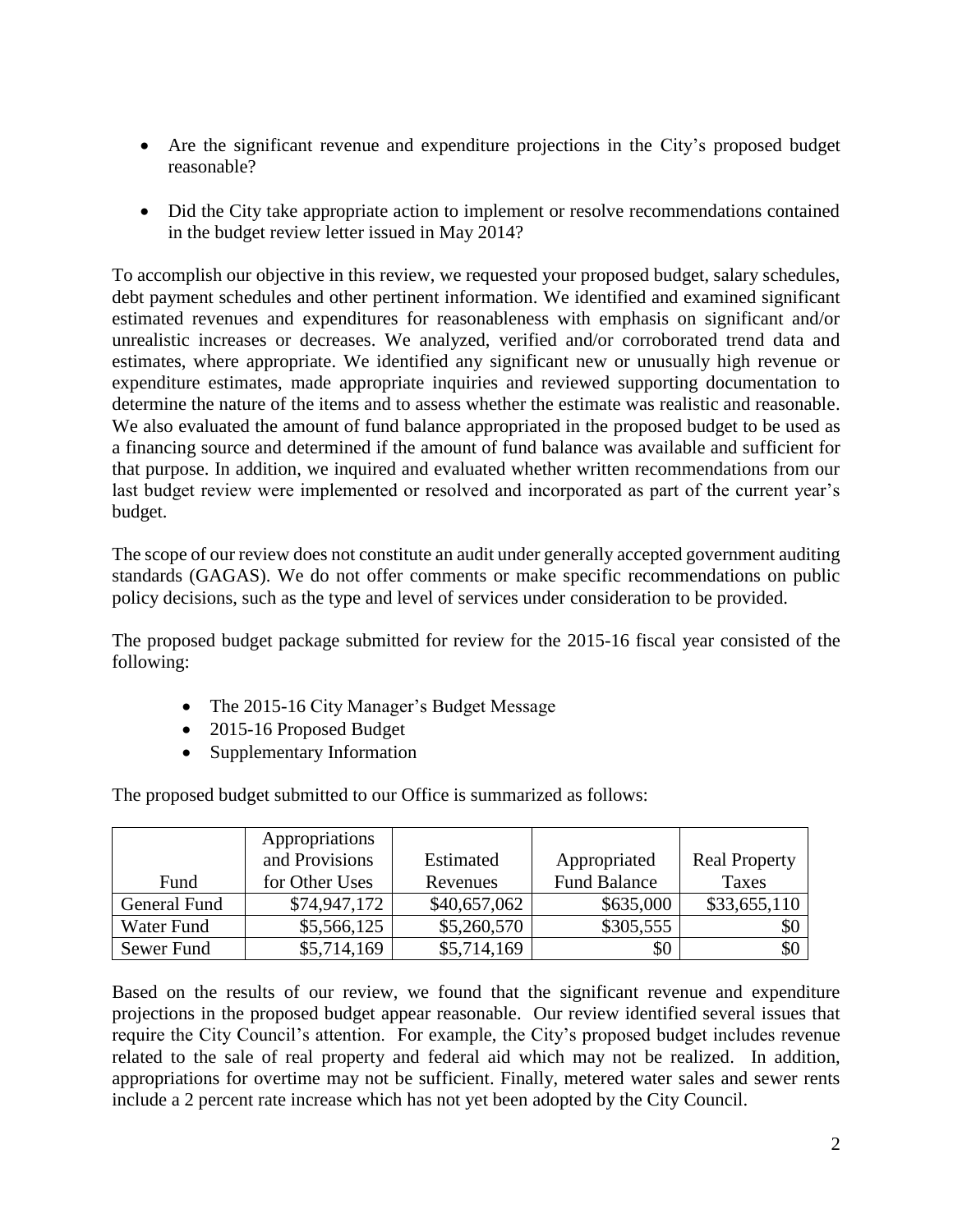We also found that City officials generally implemented the recommendations in our prior budget review letter, issued in May 2014. The City Council adopted the rate increase for the refuse and garbage charges and the rate increase for water and sewer funds.

The following issues which should be reviewed by the City Council for appropriate action. Good management practices require that City officials take prompt action concerning our recommendations.

## **General Fund**

Sale of Real Property – The proposed budget includes estimated revenue of \$1.3 million from the sale of City property. City officials could not provide documentation to show that this revenue will be realized in 2015-16. Also, even if these revenues are realized, the City should avoid using non-recurring revenues, such as proceeds from the sale of real property, to fund recurring operating expenditures. City officials should instead budget and use one-time revenues to fund one-time expenditures, such as the purchase of equipment or construction of capital assets. The City Council should review this revenue and determine whether it is likely to be realized during 2015-16.

Federal Aid − The City's proposed budget includes estimated revenue of \$2.3 million in federal aid. However, the City has not yet submitted the application to the federal agencies. Officials informed us that the City intends to apply for and receive these reimbursements during the 2015- 16 fiscal year. However, we caution that if this aid is not realized this budget year, the City may experience a budget shortfall.

Overtime – The City's proposed budget includes appropriations for overtime salaries totaling \$2.1 million. This amount is less than the \$2.4 million expended for the first nine months of the current fiscal year. In addition, overtime costs have averaged over \$2.9 million for the last five completed fiscal years. City officials have indicated that their intention is to better monitor overtime costs and to hold department heads accountable for remaining within the prescribed budget limits. Unless City officials ensure that the necessary controls are in place and operating effectively, budgeted amounts may not be sufficient.

## **Water and Sewer Funds**

The proposed budget includes revenue estimates for metered water sales and sewer rents of \$4.4 million each. These estimates include amounts that are expected to be realized from a 2 percent increase in metered water rates, which the City Council has not yet authorized. Unless the rate increase is authorized, and made in a timely manner, the full amount of revenues included in the proposed budget may not be realized, thereby having a negative effect on the results of these funds' operations. If the proposed water rate increase is not authorized, or is authorized at a different rate, water and sewer fund budgets should be modified accordingly.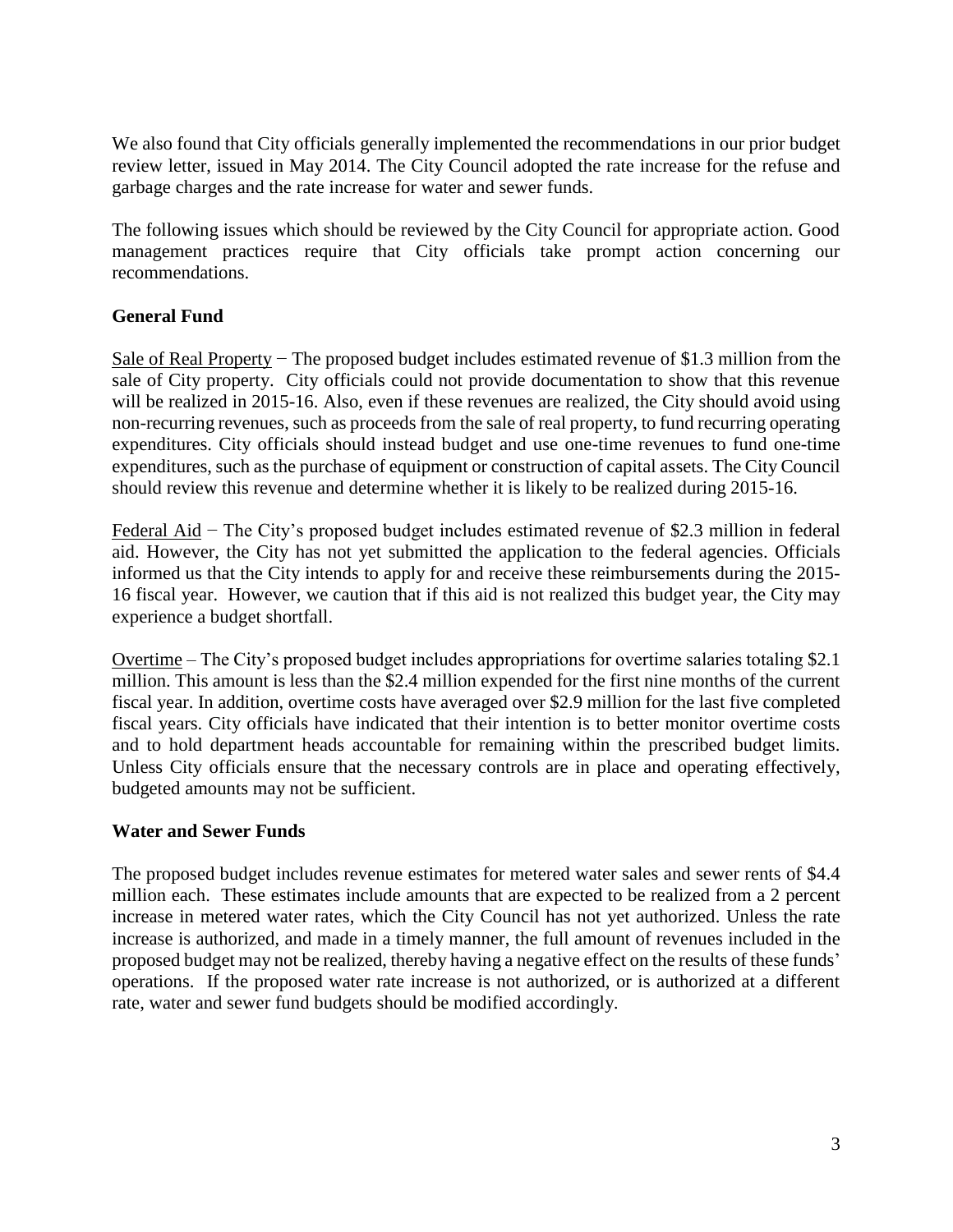## **Tax Cap Compliance**

The State Legislature enacted Chapter 97 of the Laws of 2011 that established a tax levy limit on all local governments, which is effective beginning in the 2012 fiscal year. The law precludes local governments from adopting a budget that requires a tax levy that exceeds the prior year tax levy by more than 2 percent or the rate of inflation, whichever is less, unless the governing board adopts a local law to override the tax levy limitation.

The City's proposed budget complies with the tax levy limit. The proposed budget includes a tax levy of \$33.7 million, which increases the 2015-16 tax levy within the limits established by Law. In adopting the 2015-16 budget, the City Council should be mindful of the legal requirement to maintain the tax levy increase to no more than the calculated limit.

## **Prior Budget Review Recommendations**

During this budget review, we also assessed the extent to which City officials acted to implement the recommendations contained in our prior budget review, which was issued in May 2014. City officials generally implemented our recommendations.

We request that you provide us with a copy of the adopted budget.

We hope that this information is useful as you adopt a budget for the City. If you have any questions on the scope of our work, please feel free to contact Ira McCracken, Chief Examiner of the Hauppauge Regional Office, at (631) 952-6534.

Sincerely,

Gabriel F. Deyo Deputy Comptroller